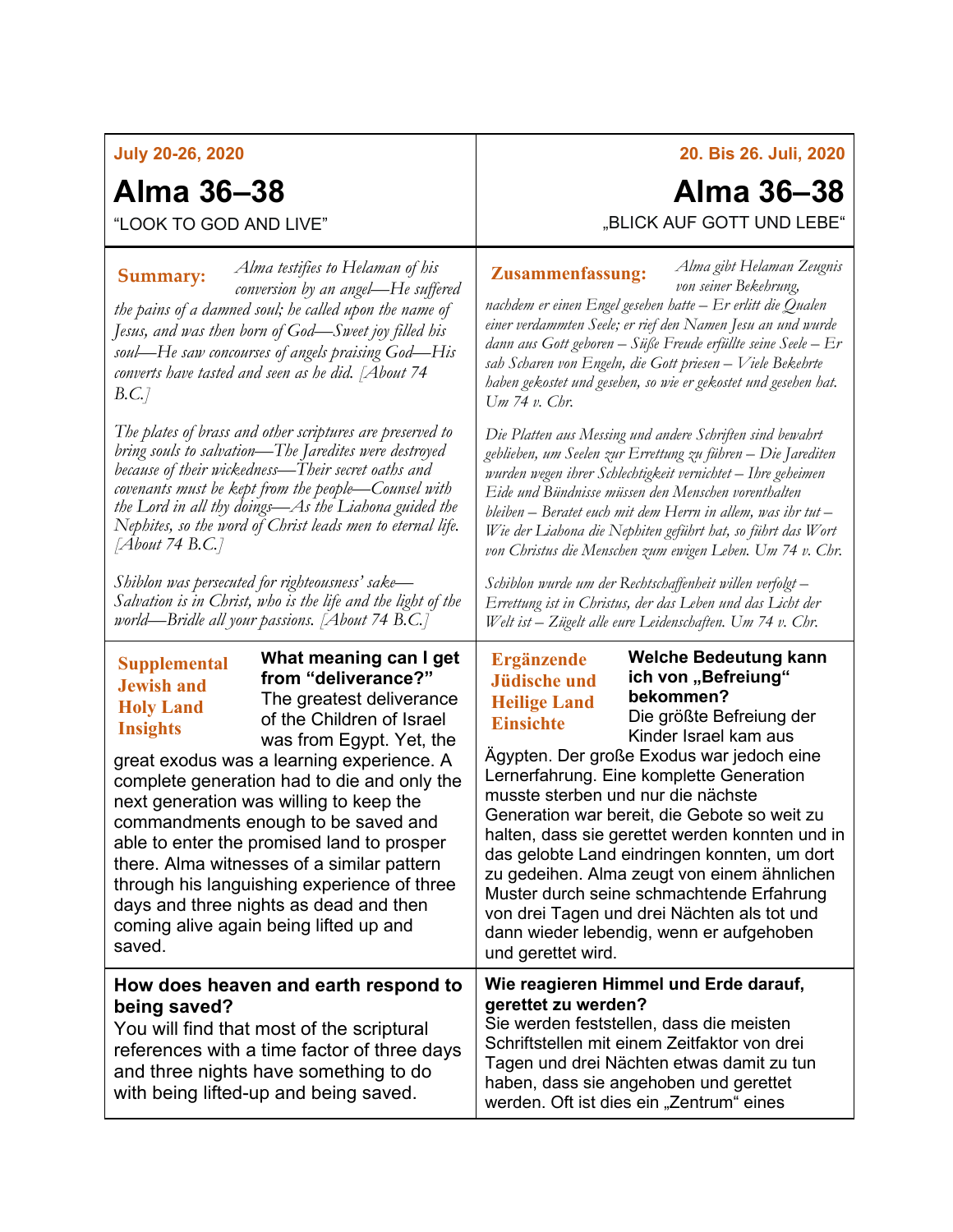Often this is a "center" of a chiasmus, a focal point of redemption, a testimony of the Savior. Several times throughout scriptural history, people and the land they live in are lifted up and begin to prosper. In 1841, the Apostle Orson Hyde dedicated the Holy Land for another return of its heirs. Among many prophetic statements, some repeated from previous prophets, he spoke about the land and the people. "Grant, therefore, O Lord, in the name of Thy well-beloved Son, Jesus Christ, to remove the barrenness and sterility of this land, and let springs of living water break forth to water its thirsty soil. Let the vine and olive produce in their strength and the fig-tree bloom and flourish. Let the land become abundantly fruitful when possessed by its rightful heirs; let it again flow with plenty to feed the returning prodigals who come home with a spirit of grace and supplication; upon it let the clouds distill virtue and richness, and let the fields smile with plenty. Let the flocks and the herds greatly increase and multiply upon the mountains and the hills." **(History of the Church, Vol.4, Ch.26, p.457)** The return of Jews to their land is a

righteous thing and those who oppose it are opposing the will of the Lord. Their future may hold an opposite of "prospering." "Let that nation or that people who shall take an active part in behalf of Abraham's children, and in the raising up of Jerusalem, find favor in Thy sight. Let not their enemies prevail against them, neither let pestilence or famine overcome them, but let the glory of Israel overshadow them, and the power of the Highest protect them; while that nation or kingdom that will not serve Thee in this glorious work must perish, according to Thy word---Yea, those nations shall be utterly wasted."

**(History of the Church, Vol.4, Ch.26, p.457)**

Chiasmus, ein Erlösungsschwerpunkt, ein Zeugnis des Erretters. Mehrmals in der Geschichte der Schrift werden Menschen und das Land, in dem sie leben, emporgehoben und beginnen zu gedeihen. 1841 weihte der Apostel Orson Hyde das Heilige Land für eine weitere Rückkehr seiner Erben ein. Unter vielen prophetischen Aussagen, von denen einige von früheren Propheten wiederholt wurden, sprach er über Land und Leute. "Darum, Herr, gib im Namen deines geliebten Sohnes Jesus Christus, die Unfruchtbarkeit und Unfruchtbarkeit dieses Landes zu beseitigen und Quellen lebendigen Wassers ausbrechen zu lassen, um seinen durstigen Boden zu bewässern. Lassen Sie die Rebe und die Olive in ihrer Stärke produzieren und der Feigenbaum blühen und gedeihen. Lass das Land reichlich fruchtbar werden, wenn es von seinen rechtmäßigen Erben besessen wird; lass es wieder mit viel fließen, um die zurückkehrenden verlorenen Menschen zu ernähren, die mit einem Geist der Gnade und des Flehens nach Hause kommen; darauf lassen die Wolken Tugend und Reichtum destillieren, und lassen die Felder mit viel lächeln. Lass die Herden und Herden auf den Bergen und Hügeln stark wachsen und sich vermehren." **(Geschichte der Kirche, Vol.4, Ch.26, S.457)** Die Rückkehr der Juden in ihr Land ist eine gerechte Sache, und diejenigen, die sich dem widersetzen, widersetzen sich dem Willen des Herrn. Ihre Zukunft könnte ein Gegenteil von "Wohlstand" beinhalten. "Lass diese Nation oder dieses Volk, das sich aktiv für Abrahams Kinder und für die Auferweckung Jerusalems einsetzen wird, Gunst in deinen Augen finden. Lassen Sie nicht ihre Feinde gegen sie siegen, noch lassen Sie Pest oder Hungersnot sie überwinden, sondern lassen Sie die Herrlichkeit Israels sie überschatten und die Macht des Höchsten sie beschützen; während diese Nation oder dieses Königreich, das dir in diesem herrlichen Werk nicht dienen wird, nach deinem Wort zugrunde gehen muss - ja, diese Nationen werden völlig verschwendet werden. " **(Geschichte der Kirche, Band 4, Kapitel 26, S. 457)**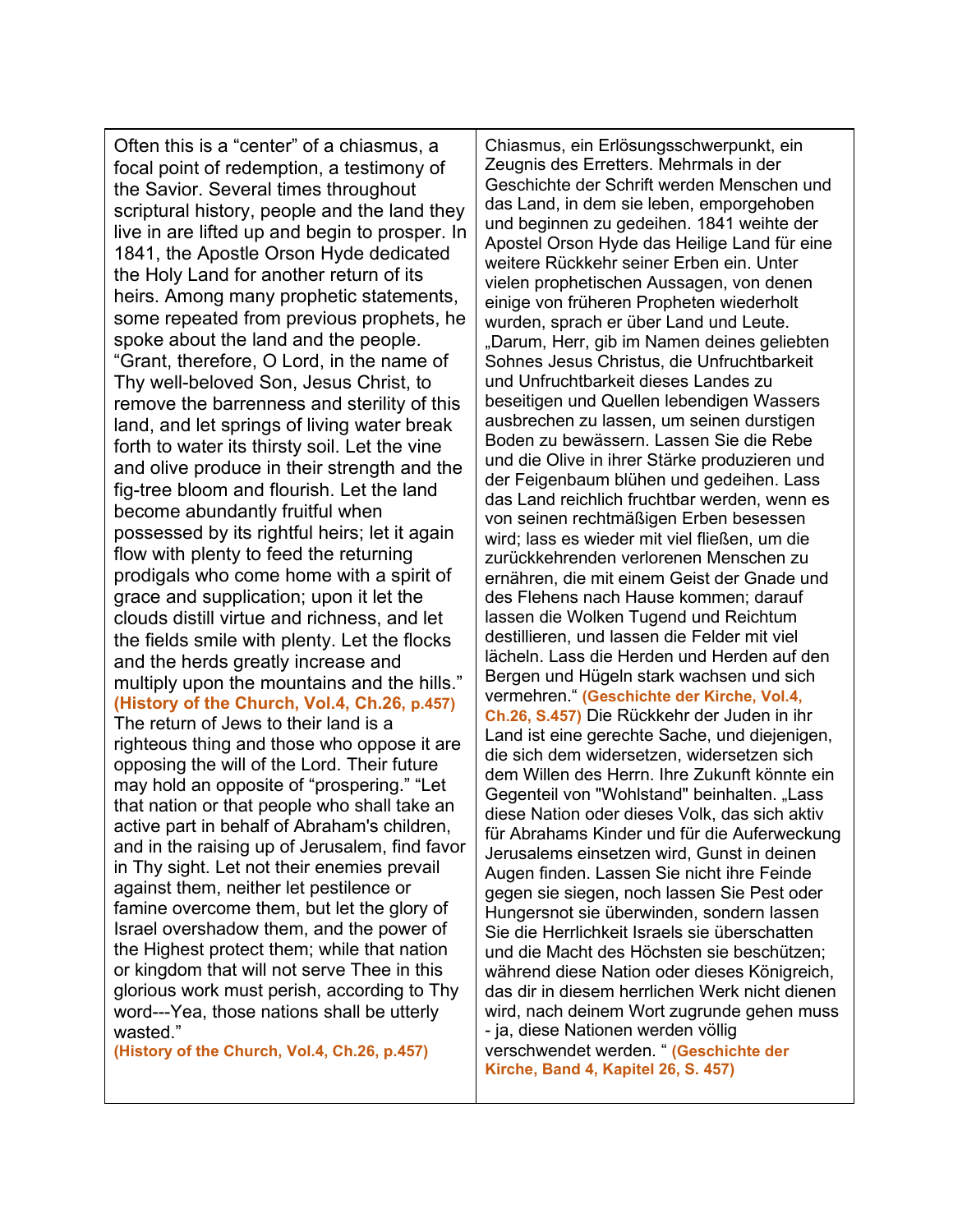| How important is teaching youth?<br>Alma's advice to his son continues to echo<br>the past as it becomes an advice to all sons<br>and daughters in the present. It echoes a<br>strong doctrinal point of teaching our youth.<br>"O, remember, my son, and learn wisdom in<br>thy youth; yea, learn in thy youth to keep the<br>commandments of God." (Alma 37:35) "As I<br>was in the days of my youth, when the<br>secret of God was upon my tabernacle;<br>When the Almighty was yet with me, when<br>my children were about me;" (Job 29:4) "O<br>God, thou hast taught me from my youth:<br>and hitherto have I declared thy wondrous<br>works." (Psalms 71:17) "Let no man despise<br>thy youth; but be thou an example of the<br>believers, in word, in conversation, in<br>charity, in spirit, in faith, in purity."<br>(1 Timothy 4:12)                                                                                            | Wie wichtig ist es, Jugendliche zu<br>unterrichten?<br>Almas Rat an seinen Sohn spiegelt weiterhin<br>die Vergangenheit wider, da er ein Rat an alle<br>Söhne und Töchter in der Gegenwart wird. Es<br>spiegelt einen starken Lehrpunkt wider, unsere<br>Jugend zu lehren. "O denke daran, mein Sohn,<br>und lerne Weisheit in deiner Jugend; ja, lerne<br>in deiner Jugend, die Gebote Gottes zu halten."<br>(Alma 37:35) "So, wie ich in den Tagen meiner<br>Frühzeit war, als Gottes Freundschaft über<br>meinem Zelte stand, als der Allmächtige noch<br>mit mir war, meine Kinder mich umgaben"<br>(Hiob 29: 4-5) "Gott, du hast mich gelehrt von<br>Jugend auf und bis heute verkünde ich deine<br>Wunder." (Psalmen 71:17) "Niemand soll dich<br>wegen deiner Jugend gering schätzen. Sei<br>vielmehr den Gläubigen ein Vorbild in deinen<br>Worten, in deinem Lebenswandel, in der Liebe,<br>im Glauben, in der Lauterkeit!"                                                                                                                          |
|--------------------------------------------------------------------------------------------------------------------------------------------------------------------------------------------------------------------------------------------------------------------------------------------------------------------------------------------------------------------------------------------------------------------------------------------------------------------------------------------------------------------------------------------------------------------------------------------------------------------------------------------------------------------------------------------------------------------------------------------------------------------------------------------------------------------------------------------------------------------------------------------------------------------------------------------|---------------------------------------------------------------------------------------------------------------------------------------------------------------------------------------------------------------------------------------------------------------------------------------------------------------------------------------------------------------------------------------------------------------------------------------------------------------------------------------------------------------------------------------------------------------------------------------------------------------------------------------------------------------------------------------------------------------------------------------------------------------------------------------------------------------------------------------------------------------------------------------------------------------------------------------------------------------------------------------------------------------------------------------------------------------|
| How does the Lord prepare the prophet?<br>The advice Alma gives his son transcends<br>parental responsibility. It is an instruction to<br>the next prophet. At all times, there was a<br>worthy prophet-in-waiting, much like the<br>senior member of the Quorum of The<br>Twelve. "Counsel with the Lord in all thy<br>doings, and he will direct thee for good; yea,<br>when thou liest down at night lie down unto<br>the Lord, that he may watch over you in your<br>sleep; and when thou risest in the morning<br>let thy heart be full of thanks unto God; and<br>if ye do these things, ye shall be lifted up at<br>the last day." (Alma 37:37) "Surely the Lord<br>GOD will do nothing, but he revealeth his<br>secret unto his servants the prophets."<br>(Amos 3:7) As Alma taught Heleman to<br>counsel with the Lord in all his doings, so<br>does God counsel with his prophets in all<br>the doings that pertain to mankind. | $(1.$ Timotheus $4:12)$<br>Wie bereitet der Herr den Propheten vor?<br>Der Rat, den Alma seinem Sohn gibt, geht über<br>die elterliche Verantwortung hinaus. Es ist eine<br>Anweisung an den nächsten Propheten. Zu<br>allen Zeiten wartete ein würdiger Prophet,<br>ähnlich wie das hochrangige Mitglied des<br>Kollegiums der Zwölf. "Berate dich mit dem<br>Herrn in allem, was du tust, und er wird dich<br>zum Guten lenken; ja, wenn du dich zur Nacht<br>niederlegst, so lege dich nieder im Herrn, damit<br>er in deinem Schlaf über dich wache; und wenn<br>du dich morgens erhebst, so lass dein Herz<br>von Dank erfüllt sein gegen Gott; und wenn du<br>das alles tust, wirst du am letzten Tag<br>emporgehoben werden." (Alma 37:37) "Nichts<br>tut GOTT, der Herr, / ohne dass er seinen<br>Knechten, den Propheten, zuvor seinen<br>Ratschluss offenbart hat." (Amos 3: 7) Wie<br>Alma Heleman lehrte, in all seinen Taten mit<br>dem Herrn zu beraten, so berät Gott mit seinen<br>Propheten in allen Taten, die die Menschheit<br>betreffen. |
| What value can a physical object have<br>for spirituality?<br>Throughout time there have been symbolic<br>and functional artifacts that brought to our<br>minds or reinforced God's counsel to his                                                                                                                                                                                                                                                                                                                                                                                                                                                                                                                                                                                                                                                                                                                                         | Welchen Wert kann ein physisches Objekt<br>für die Spiritualität haben?<br>Im Laufe der Zeit gab es symbolische und<br>funktionale Artefakte, die uns in den Sinn<br>kamen oder Gottes Rat an seine Kinder                                                                                                                                                                                                                                                                                                                                                                                                                                                                                                                                                                                                                                                                                                                                                                                                                                                    |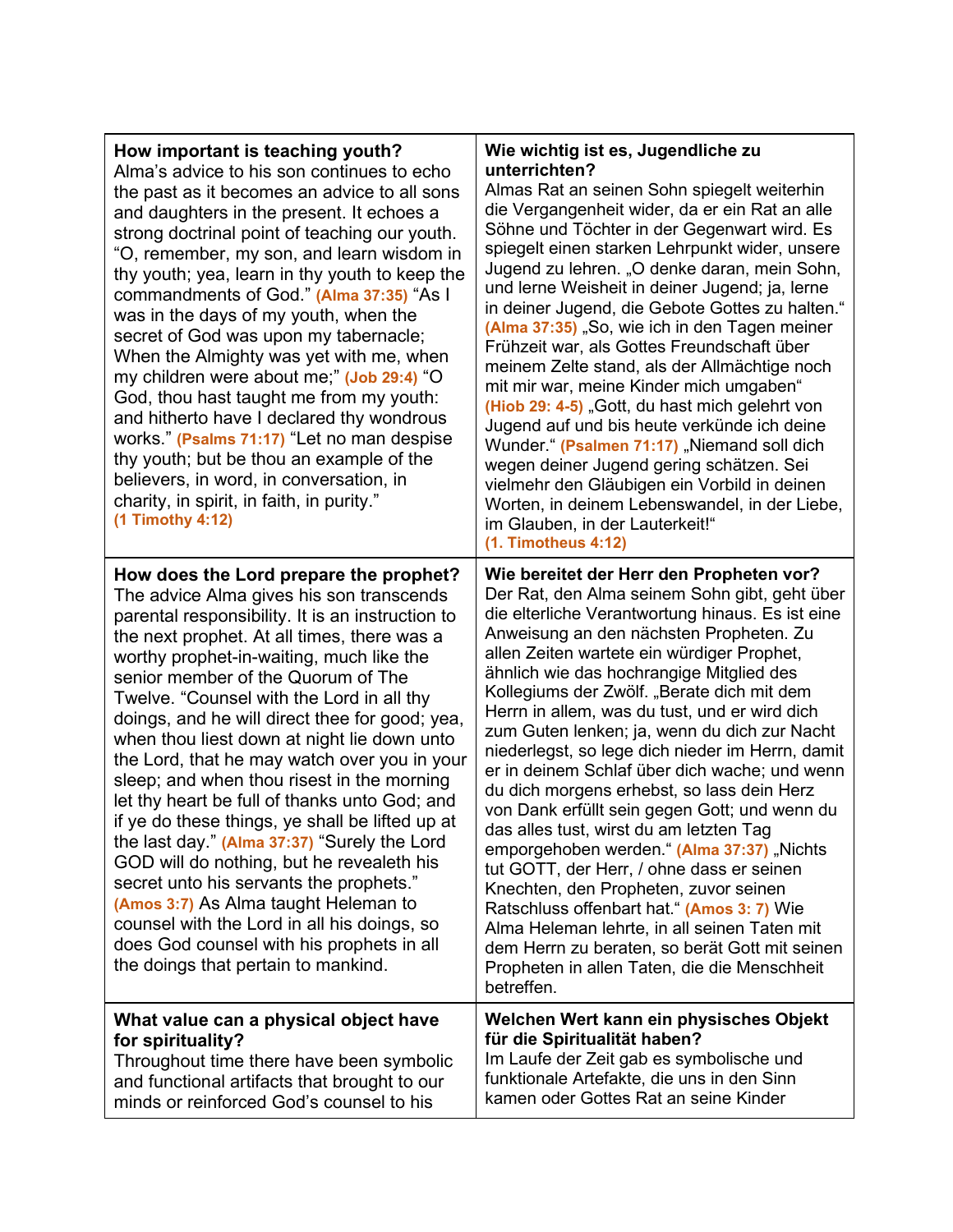| children. To this day, Jews are counseled to<br>place a "Mezuzah" on their door posts and<br>on their gates so that in all their comings<br>and goings and in all their "doings" they may<br>remember the Lord. "Mezuzah is the name<br>of the parchment scroll attached to the<br>doorposts of a Jewish home. The word itself<br>actually means 'doorpost' but has come to<br>refer to the scroll. On it are written verses<br>from Deuteronomy 6:4-9; 11:13-21 in square<br>Assyrian letters, traditionally arranged in 22<br>lines. The Torah commands of these verses<br>that 'you shall write them on the doorposts<br>(mezuzot) of your house and in your gates.'<br>The 12th century rabbinic authority,<br>Maimonides, stresses that this<br>commandment is to be observed purely<br>from love of God, and that the <i>mezuzah</i> is<br>not a good luck charm with power to ward<br>off evil spirits. Many people, however, are<br>accustomed to kiss the <i>mezuzah</i> or to touch<br>it and then kiss the fingers when entering or<br>leaving." (Encyclopedia Judaica Jr.) For many<br>people, religious clothing and other artifacts<br>can be reminders of spiritual commitments<br>rather than objects of worship. | verstärkten. Bis heute wird den Juden geraten,<br>eine "Mesusa" an ihren Türpfosten und an<br>ihren Toren anzubringen, damit sie sich in all<br>ihrem Kommen und Gehen und in all ihren<br>"Taten" an den Herrn erinnern können.<br>"Mesusa ist der Name der Pergamentrolle, die<br>an den Türpfosten eines jüdischen Hauses<br>angebracht ist. Das Wort selbst bedeutet<br>eigentlich "Türpfosten", bezieht sich jedoch auf<br>die Schriftrolle. Darauf stehen Verse aus<br>Deuteronomium 6: 4-9; 11: 13-21 in<br>quadratischen assyrischen Buchstaben, die<br>traditionell in 22 Zeilen angeordnet sind. Die<br>Thora befiehlt diesen Versen: "Du sollst sie an<br>die Türpfosten (Mesusot) deines Hauses und in<br>deine Tore schreiben." Die rabbinische<br>Autorität des 12. Jahrhunderts, Maimonides,<br>betont, dass dieses Gebot nur aus Liebe zu<br>Gott zu befolgen ist dass die Mesusa kein<br>Glücksbringer mit der Kraft ist, böse Geister<br>abzuwehren. Viele Menschen sind es jedoch<br>gewohnt, die Mesusa zu küssen oder zu<br>berühren und dann beim Betreten oder<br>Verlassen die Finger zu küssen. "<br>(Encyclopedia Judaica Jr.) Für viele Menschen<br>können religiöse Kleidung und andere<br>Artefakte eher an spirituelle Verpflichtungen als<br>an Kultgegenstände erinnern. |
|-----------------------------------------------------------------------------------------------------------------------------------------------------------------------------------------------------------------------------------------------------------------------------------------------------------------------------------------------------------------------------------------------------------------------------------------------------------------------------------------------------------------------------------------------------------------------------------------------------------------------------------------------------------------------------------------------------------------------------------------------------------------------------------------------------------------------------------------------------------------------------------------------------------------------------------------------------------------------------------------------------------------------------------------------------------------------------------------------------------------------------------------------------------------------------------------------------------------------------------|----------------------------------------------------------------------------------------------------------------------------------------------------------------------------------------------------------------------------------------------------------------------------------------------------------------------------------------------------------------------------------------------------------------------------------------------------------------------------------------------------------------------------------------------------------------------------------------------------------------------------------------------------------------------------------------------------------------------------------------------------------------------------------------------------------------------------------------------------------------------------------------------------------------------------------------------------------------------------------------------------------------------------------------------------------------------------------------------------------------------------------------------------------------------------------------------------------------------------------------------------------------------------------------------------------|
| What type of tools did the Lord provide<br>to lead his children?<br>In the Book of Mormon, the functional<br>Liahona led the righteous descendants of<br>Lehi. Its presence was a reminder that the<br>Lord would lead his people. In the Bible, the<br>cloud and pillar (as well as the raised<br>serpent) was a reminder that God would<br>lead Israel through the wilderness. "The<br>Tabernacle stood in the center of the<br>Israelite camp and a cloud rested over it.<br>When the cloud lifted, it was considered a<br>divine signal to move the camp. A silver<br>trumpet was sounded, the Levites<br>dismantled the Tabernacle and transported<br>it to its next resting place." (Encyclopedia<br>Judaica Jr.) "To typify Christ and point<br>attention to the salvation which would come<br>because he would be lifted up on the cross,<br>Moses (as commanded by the Lord) made a                                                                                                                                                                                                                                                                                                                                      | Welche Art von Werkzeugen stellte der Herr<br>zur Verfügung, um seine Kinder zu führen?<br>Im Buch Mormon führte der funktionierende<br>Liahona die rechtschaffenen Nachkommen von<br>Lehi. Seine Anwesenheit war eine Erinnerung<br>daran, dass der Herr sein Volk führen würde. In<br>der Bibel erinnerten die Wolke und die Säule<br>(sowie die erhobene Schlange) daran, dass<br>Gott Israel durch die Wüste führen würde. "Das<br>Tabernakel stand in der Mitte des israelitischen<br>Lagers und eine Wolke ruhte darüber. Als sich<br>die Wolke hob, galt dies als göttliches Signal,<br>das Lager zu bewegen. Eine silberne Posaune<br>ertönte, die Leviten zerlegten das Tabernakel<br>und transportierten es zu seiner nächsten<br>Ruhestätte." (Encyclopedia Judaica Jr.) "Um<br>Christus zu typisieren und auf die Erlösung<br>aufmerksam zu machen, die kommen würde,<br>weil er am Kreuz emporgehoben würde,<br>machte Moses (wie vom Herrn geboten) eine<br>dreiste Schlange und hob sie auf eine Stange.                                                                                                                                                                                                                                                                                  |